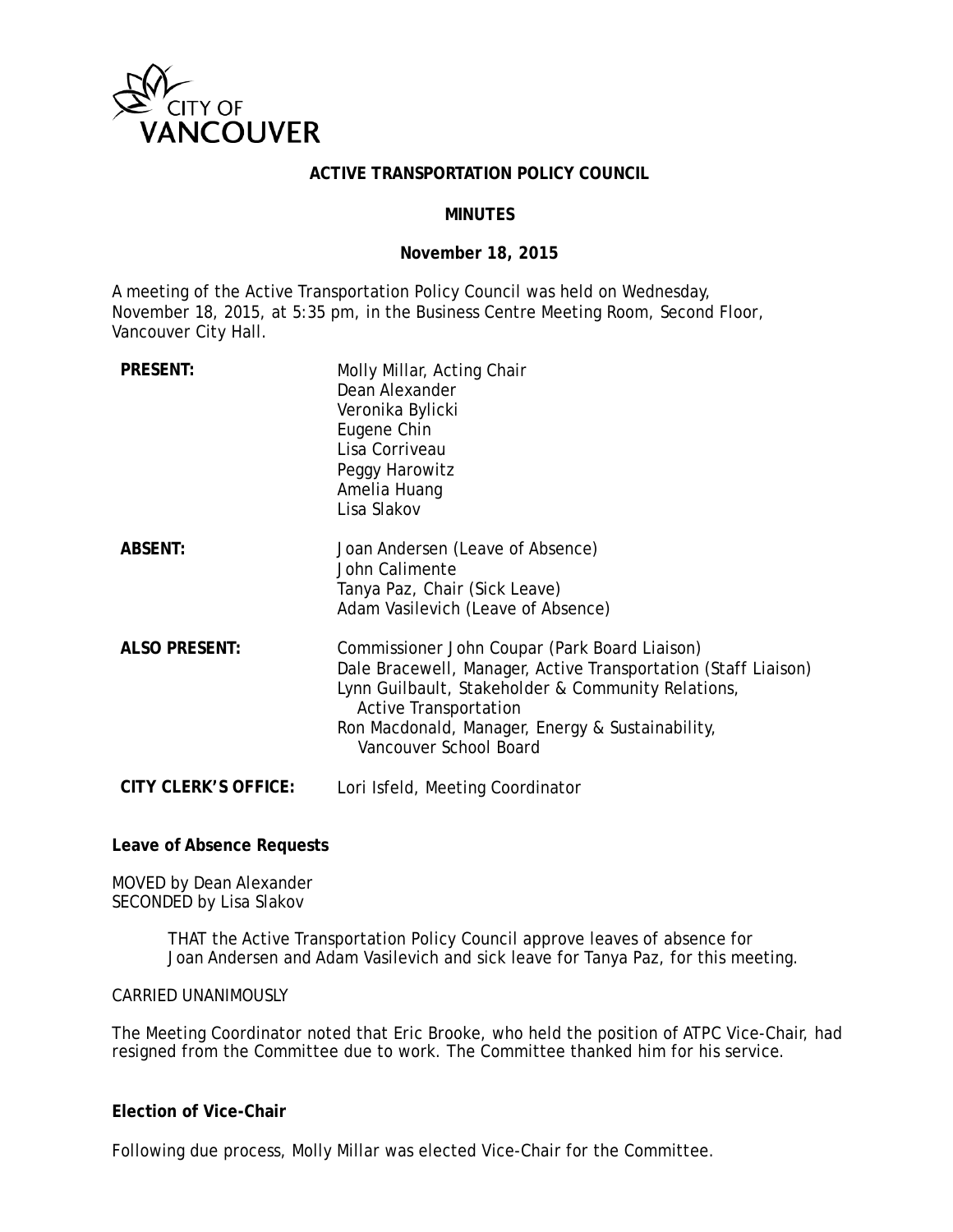At this point in the proceedings Ms. Millar assumed the Chair of the meeting.

#### **Approval of Minutes**

MOVED by Amelia Huang SECONDED by Veronika Bylicki

> THAT the minutes of the Active Transportation Policy Council held September 23, 2015, be approved.

#### CARRIED UNANIMOUSLY

## **Approval of ATPC 2016 Regular Meeting Schedule**

The Meeting Coordinator noted the City Clerk's Office would be providing support for six two-hour Regular Meetings in 2016.

MOVED by Dean Anderson SECONDED by Peggy Harowitz

> THAT the 2016 Regular Meeting Schedule for the Active Transportation Policy Council be approved as follows:

Wednesday, January 6, 2016 – 5:30 to 7:30 pm Wednesday, March 2, 2016 – 5:30 to 7:30 pm Wednesday, May 4, 2016 – 5:30 to 7:30 pm Wednesday, June 1, 2016 – 5:30 to 7:30 pm Wednesday, September 7, 2016 – 5:30 to 7:30 pm Wednesday, November 2, 2016 – 5:30 to 7:30 pm

CARRIED UNANIMOUSLY

## **1. Project for Public Spaces**

Representatives from the Project for Public Spaces (PPS) from New York and Washington D.C. provided an overview of the 2016 Pro-Walk Pro-Bike Pro-place conference being held in Vancouver. Questions and discussion regarding various details of the event ensued.

The conference website is at the following link: [http://www.pps.org/walkbikeplaces2016/.](http://www.pps.org/walkbikeplaces2016/)

## **2. Active Transportation Update: 5-Year Cycling Map and 2016 Look Ahead**

The Staff Liaison provided an update on the Active Transportation Update: 5-Year Cycling Map and 2016 Look Ahead, and responded to questions. He also introduced new Active Transportation staff member Kati Tamashiro, who responded to questions about street cleaning.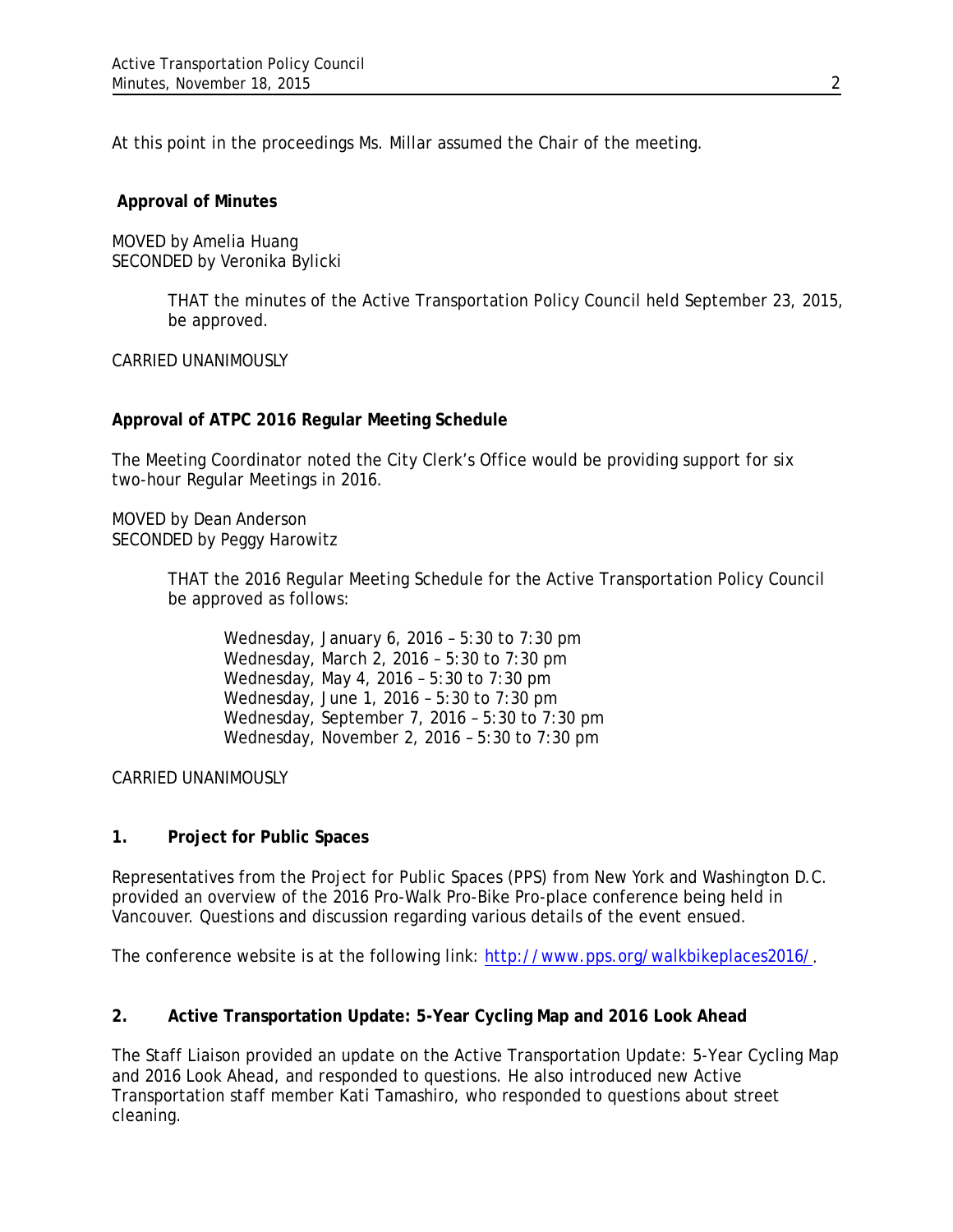# **3. Council Liaison Update**

No report.

## **4. Park Board/School Board Liaison Updates**

Commissioner Coupar reviewed recent Park Board activities outlined in the "Park Board Liaison Report" dated October 2015, which was previously circulated to the Committee via email.

# **5. ATPC 2015 Priorities Update**

It was agreed to postpone review the ATPC 2015 Priorities document to the next working session meeting.

## **6. Follow-up Items from Previous Meetings**

Active Transportation staff provided updates regarding the following:

- Vision Zero
- Bike Licensing
- Promotion and Enabling Plan
- Follow-up on VPD Meeting

The Chair noted follow-up on the recent meeting with the VPD will be discussed further at the Policy Subcommittee level.

## **7. Subcommittee Updates**

## **(a) Projects Subcommittee Update**

*(i) South False Creek Seawall*

MOVED by Peggy Harowitz SECONDED by Lisa Slakov

#### WHEREAS

- 1. The South False Creek Seawall is a valued amenity to residents and visitors to the City.
- 2. Use of the South False Creek Seawall has steadily increased since it was constructed to the point of there being more and more potential conflicts between users due to user volume, especially during the peak periods of weekends and in the summer.
- 3. Active Transportation users of the seawall encounter problems with the current design, such as poor sightlines, uneven pavement and blind corners.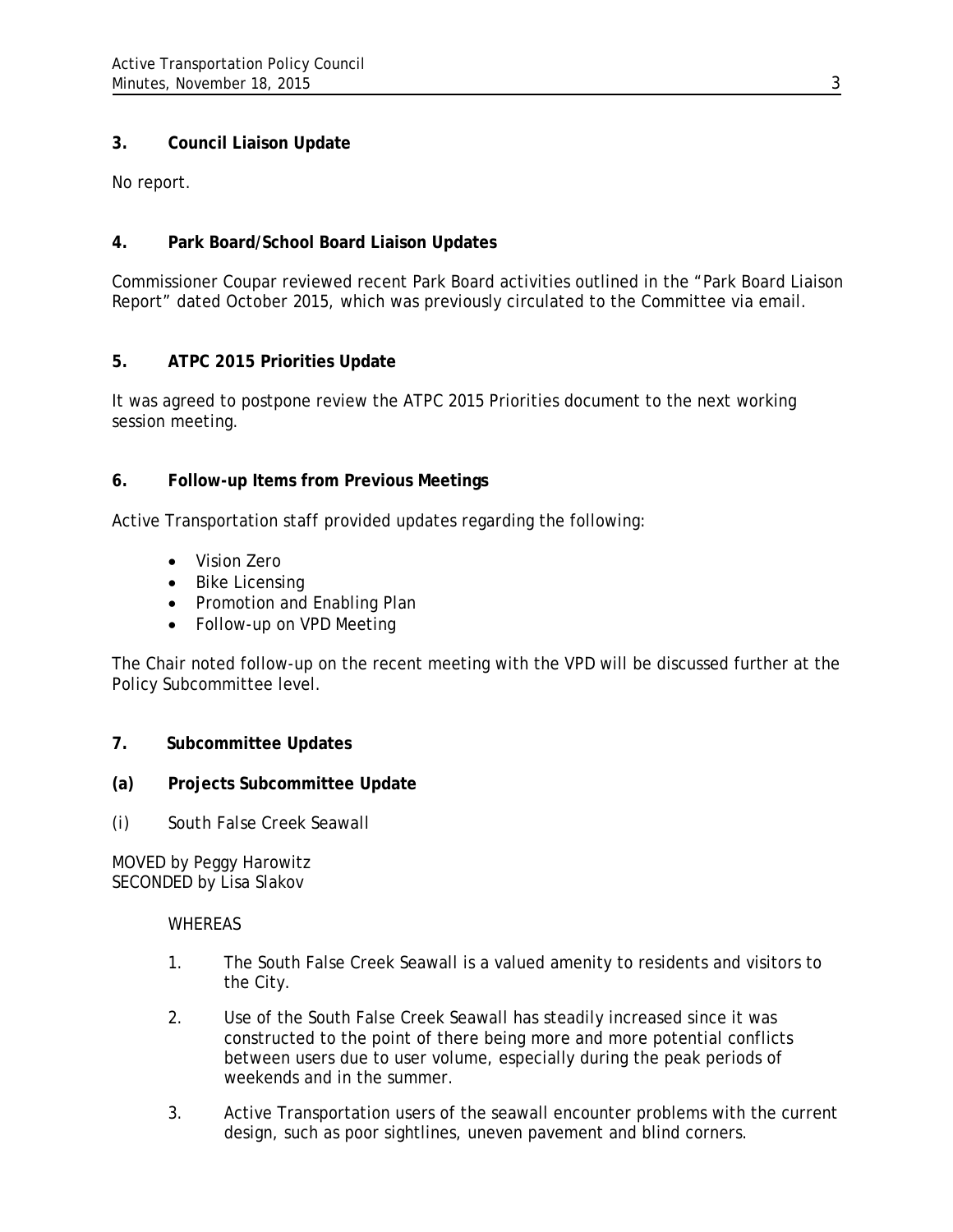- 4. All users of the seawall benefit from certain amenities, such as water fountains, seating areas, and public washrooms, the latter in particular which are lacking.
- 5. Other newer sections of the seawall function better than the South False Creek section from an active transportation user perspective.

THEREFORE BE IT RESOLVED THAT the Active Transportation Policy Council supports in principle updates to the South False Creek Seawall as laid out by City staff in its October 2015 public consultation, using the following guiding principles in its final proposals:

- Pedestrian paths and other active transportation user paths being separated where space allows;
- The existing paving stone be replaced by a smoother surface such as asphalt as a smoother surface is more easily navigable by active transportation users;
- That different surfaces be used for pedestrian paths and other active transportation user paths to differentiate the two more easily for users;
- Slow cycling be encouraged on the seawall, and that faster cyclists be encouraged to use the Seaside Bypass Route by not only improving directional signage, but also by improving the safety conditions on the Bypass, to make the alternative a real option for more people on bikes;
- City staff continue to review the proposals for sections of the seawall where it intersects with road rights-of-way, most specifically the cul-de-sac on Moberly Road near Stamp's Landing and the crossing at Anderson Road, to minimize conflicts between cars and people on the seawall;
- Amenities be provided to seawall users, such as a variety of seating, water fountains, public washrooms and bike racks; and
- Access to the seawall be addressed more comprehensively in future plans.

## CARRIED UNANIMOUSLY

*(ii) Parking Working Group*

Discussion regarding project scope and next steps was postponed to the next working session meeting.

## **(b) Policies Subcommittee Update**

*(i) Complete Streets Initiative*

Molly Millar and Veronika Bylicki provided an update on the Complete Streets Initiative. Review of a draft motion ensued and suggestions were provided by the Staff Liaison. It was agreed to prepare a final motion on the matter for approval at the next regular meeting.